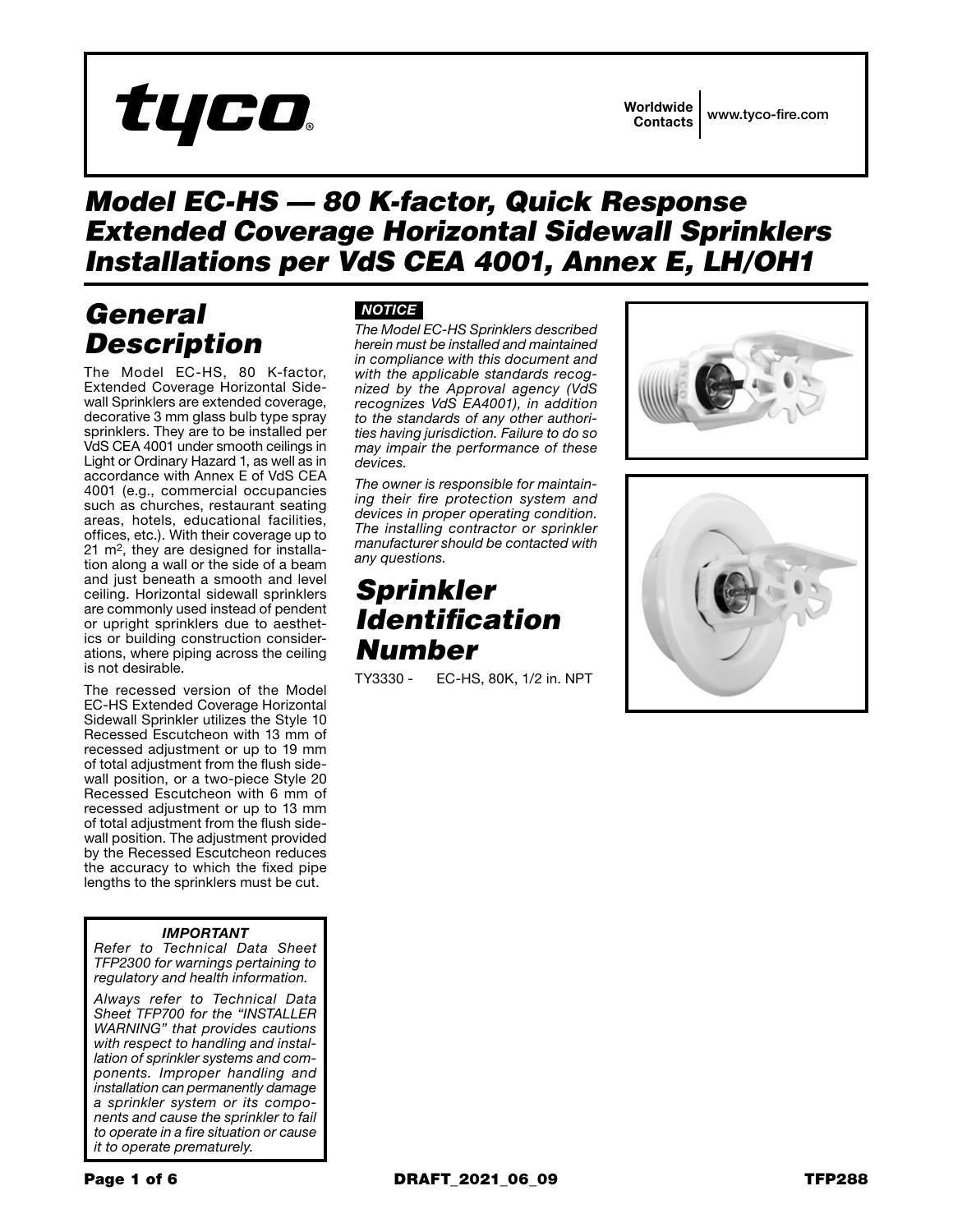

## *Technical Data*

Approvals VdS Approved.

Maximum Working Pressure 12 bar

Discharge Coefficient  $K = 80$  LPM/bar<sup>1/2</sup>

Temperature Ratings 57°C, 68°C, and 79°C.

Response Sensitivity Quick response, RTI less than 50

Finishes

Sprinkler: Refer to Table B

Recessed Escutcheon: Brass Plated Pure White, or Chrome Plated.

#### Physical Characteristics

| FrameBronze                 |                 |
|-----------------------------|-----------------|
|                             |                 |
| Sealing Assembly  Beryllium |                 |
|                             | Nickel w/TEFLON |
|                             |                 |
| Compression Screw Bronze    |                 |
| DeflectorBronze             |                 |

### *Operation*

The glass bulb contains a fluid which expands when exposed to heat. When the rated temperature is reached, the fluid expands sufficiently to shatter the glass bulb, allowing the sprinkler to activate and water to flow.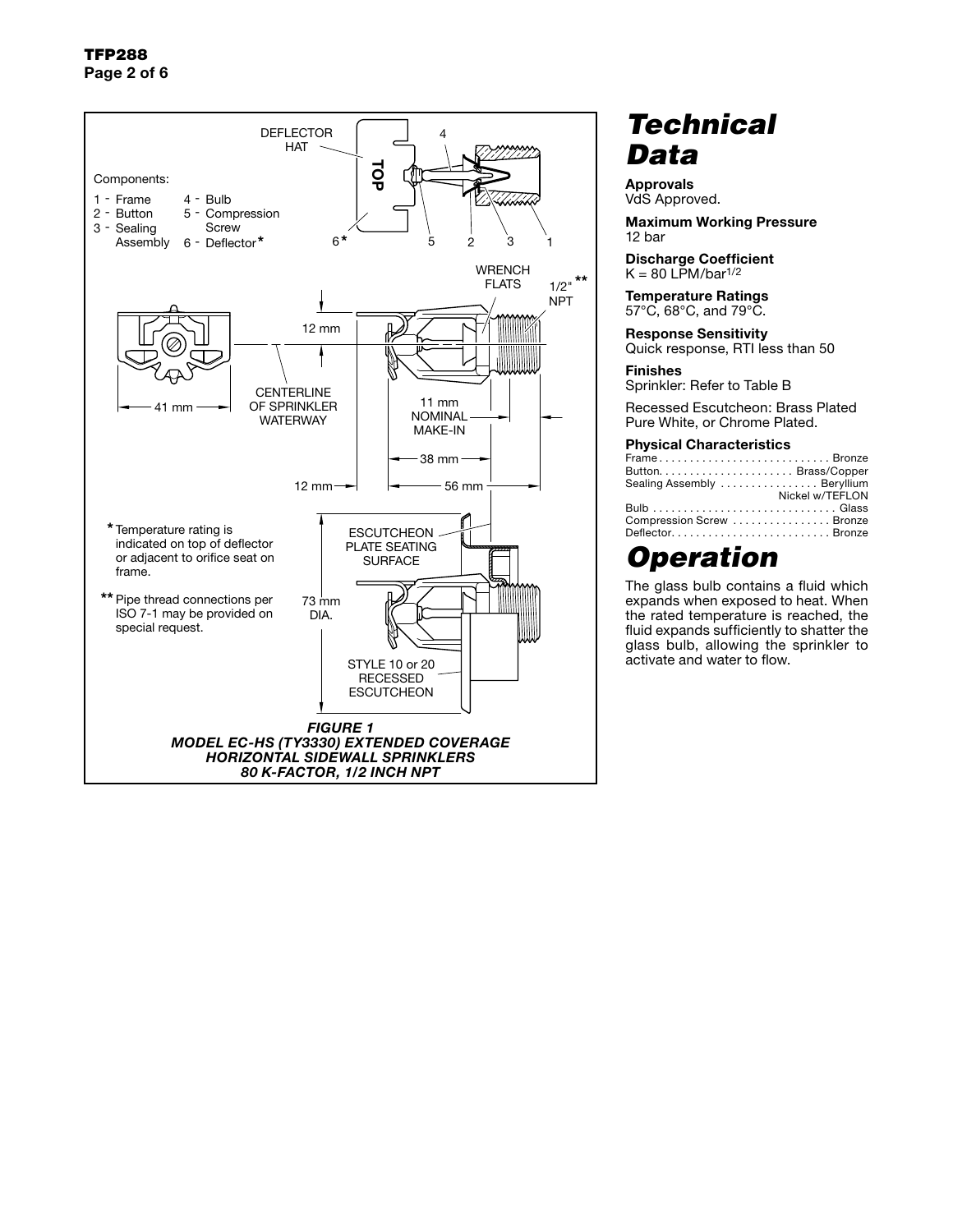| Κ                             | <b>TYPE</b>                                          | TEMP.<br><b>RATING</b> | <b>BULB</b><br><b>LIQUID</b><br><b>COLOR</b> | <b>SPRINKLER FINISH</b>        |                                |                  |
|-------------------------------|------------------------------------------------------|------------------------|----------------------------------------------|--------------------------------|--------------------------------|------------------|
|                               |                                                      |                        |                                              | <b>NATURAL</b><br><b>BRASS</b> | <b>CHROME</b><br><b>PLATED</b> | <b>POLYESTER</b> |
| 80<br>$1/2$ in.<br><b>NPT</b> | <b>EC-HS</b><br>(TY3330)                             | $57^{\circ}$ C         | Orange                                       |                                |                                |                  |
|                               |                                                      | $68^{\circ}$ C         | Red                                          |                                | 1                              |                  |
|                               |                                                      | $79^{\circ}$ C         | Yellow                                       |                                |                                |                  |
| 80<br>$1/2$ in.<br><b>NPT</b> | <b>RECESSED</b><br>EC-HS <sup>1</sup><br>(TY3330)    | $57^{\circ}$ C         | Orange                                       |                                |                                |                  |
|                               |                                                      | $68^{\circ}$ C         | Red                                          | 4                              |                                |                  |
|                               |                                                      | $79^{\circ}$ C         | Yellow                                       |                                |                                |                  |
| 80<br>$1/2$ in.<br><b>NPT</b> | <b>RECESSED</b><br>$EC$ -HS <sup>2</sup><br>(TY3330) | $57^{\circ}$ C         | Orange                                       |                                |                                |                  |
|                               |                                                      | $68^{\circ}$ C         | Red                                          |                                | 4                              |                  |
|                               |                                                      | $79^{\circ}$ C         | Yellow                                       |                                |                                |                  |

NOTES: 1. VdS Approved

(For details contact TYCO Fire Protection Products, www.tyco-fire.com)

2. Installed with Style 10 recessed Escutcheon (Figure 4).

3. Installed with Style 20 recessed Escutcheon (Figure 5).

4. Currently not VdS approved







## *Design Criteria*

The Model EC-HS Extended Coverage Horizontal Sidewall Sprinklers are to be installed per VdS CEA 4001 under smooth ceilings in Light or Ordinary Hazard 1, as well as in accordance with Annex E of VdS CEA 4001. Only the Style 10 or 20 Recessed Escutcheon, as applicable, is to be used for recessed installations.

The following design criteria is provided as a general guide. Refer to VdS CEA4001 for complete installation rules.

Maximum Sprinkler Coverage Area 21 m2 (separated with F30 fire resistance in accordance to DIN4102)

Maximum Ceiling Height 4,1 m

#### Maximum Room Depth

• one sprinkler line: 6,5 m

• two opposite sprinkler lines: 11 m

Maximum Coverage Width 4,5 m

Sprinkler Spacing Along Wall (Sprinkler Coverage Width) 3,0 m to 4,5 m

Minimum Sprinkler to Room Corner **Distance** 0,5 m

Maximum Sprinkler Deflector to Wall Distance 0,3 m

Deflector-to-Ceiling Distance 0,10 m to 0,25 m

#### Minimum Discharge Pressure

- 2,5 bar for less than 2,8 m room height
- 3,0 bar for equal to and greater than 2,8 m room height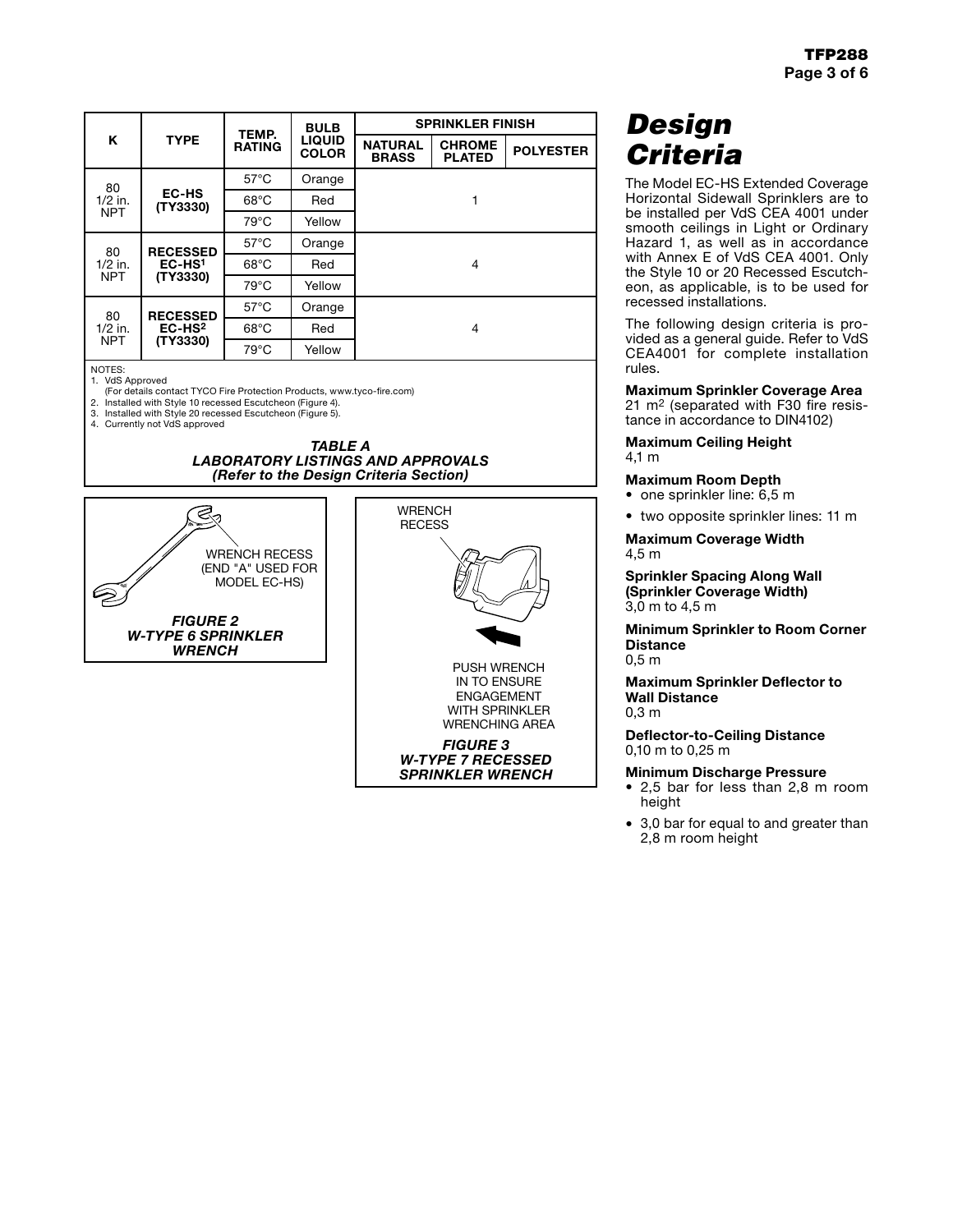

## *Installation*

The Model EC-HS Sprinklers must be installed in accordance with this section.

#### General Instructions

Do not install any bulb type sprinkler if the bulb is cracked or there is a loss of liquid from the bulb. With the sprinkler held horizontally, a small air bubble should be present. The diameter of the air bubble is approximately 1,6 mm.

A 1/2 in. NPT sprinkler joint should be obtained with a minimum to maximum torque of 9,5 to 19,0 N·m. Higher levels of torque may distort the sprinkler inlet and cause leakage or impairment of the sprinkler.

Do not attempt to make-up for insufficient adjustment in the escutcheon plate by under- or over-tightening the sprinkler. Re-adjust the position of the sprinkler fitting to suit.

#### Series Model EC-HS Sidewall **Sprinklers**

The Series Model EC-HS Sidewall Sprinklers must be installed in accordance with the following instructions.

**Step 1.** Horizontal sidewall sprinklers are to be installed with their centerline perpendicular to the back wall and parallel to the ceiling. The word "TOP" on the deflector is to face towards the ceiling.

**Step 2.** With pipe thread sealant applied to the pipe threads, hand tighten the sprinkler into the sprinkler fitting.

**Step 3.** Tighten the sprinkler into the sprinkler fitting using only the W-Type 6 Sprinkler Wrench (Ref. Figure 2).

With reference to Figures 1, the W-Type 6 Sprinkler Wrench is to be applied to the sprinkler wrench flats.

### Series Model EC-HS Recessed Sidewall Sprinklers

The Model EC-HS Recessed Sidewall Sprinklers must be installed in accordance with the following instructions.

**Step A.** Horizontal sidewall sprinklers are to be installed with their centerline perpendicular to the back wall and parallel to the ceiling. The word "TOP" on the deflector is to face towards the ceiling.

**Step B.** After installing the Style 10 or 20 Mounting Plate, as applicable, over the sprinkler threads and with pipe thread sealant applied to the pipe threads, hand tighten the sprinkler into the sprinkler fitting.

**Step C.** Tighten the sprinkler into the sprinkler fitting using only the W-Type 7 Recessed Sprinkler Wrench (Ref. Figure 3). With reference to Figure 1, the W-Type 7 Recessed Sprinkler Wrench is to be applied to the sprinkler wrench flats.

**Step D.** After the wall has been installed or the finish coat has been applied, slide on the Style 10 or 20 Closure over the Model EC-HS Sprinkler and push the Closure over the Mounting Plate until its flange comes in contact with the wall.

### *Care and Maintenance*

*FIGURE 5 MODEL EC-HS RECESSED EC SIDEWALL SPRINKLER ASSEMBLY WITH TWO-PIECE 13 MM TOTAL ADJUSTMENT STYLE 20 RECESSED ESCUTCHEON 80 K-FACTOR, 1/2 INCH NPT*

13 mm 6 mm

57 mm DIA.

FACE OF **SPRINKLER FITTING** 

 $-13+3$  mm

73 mm DIA.

3 mm

**CLOSURE** 

MOLINTING **SURFACE** 

32 mm 25 mm

MOUNTING PLATE

MODEL EC-HS

> The Model EC-HS Sprinklers must be maintained and serviced in accordance with this section.

> Before closing a fire protection system main control valve for maintenance work on the fire protection system that it controls, permission to shut down the affected fire protection system must be obtained from the proper authorities and all personnel who may be affected by this action must be notified.

> The owner must assure that the sprinklers are not used for hanging of any objects; otherwise, non-operation in the event of a fire or inadvertent operation may result.

> Absence of an escutcheon, which is used to cover a clearance hole, may delay the time to sprinkler operation in a fire situation.

> Sprinklers that are found to be leaking or exhibiting visible signs of corrosion must be replaced.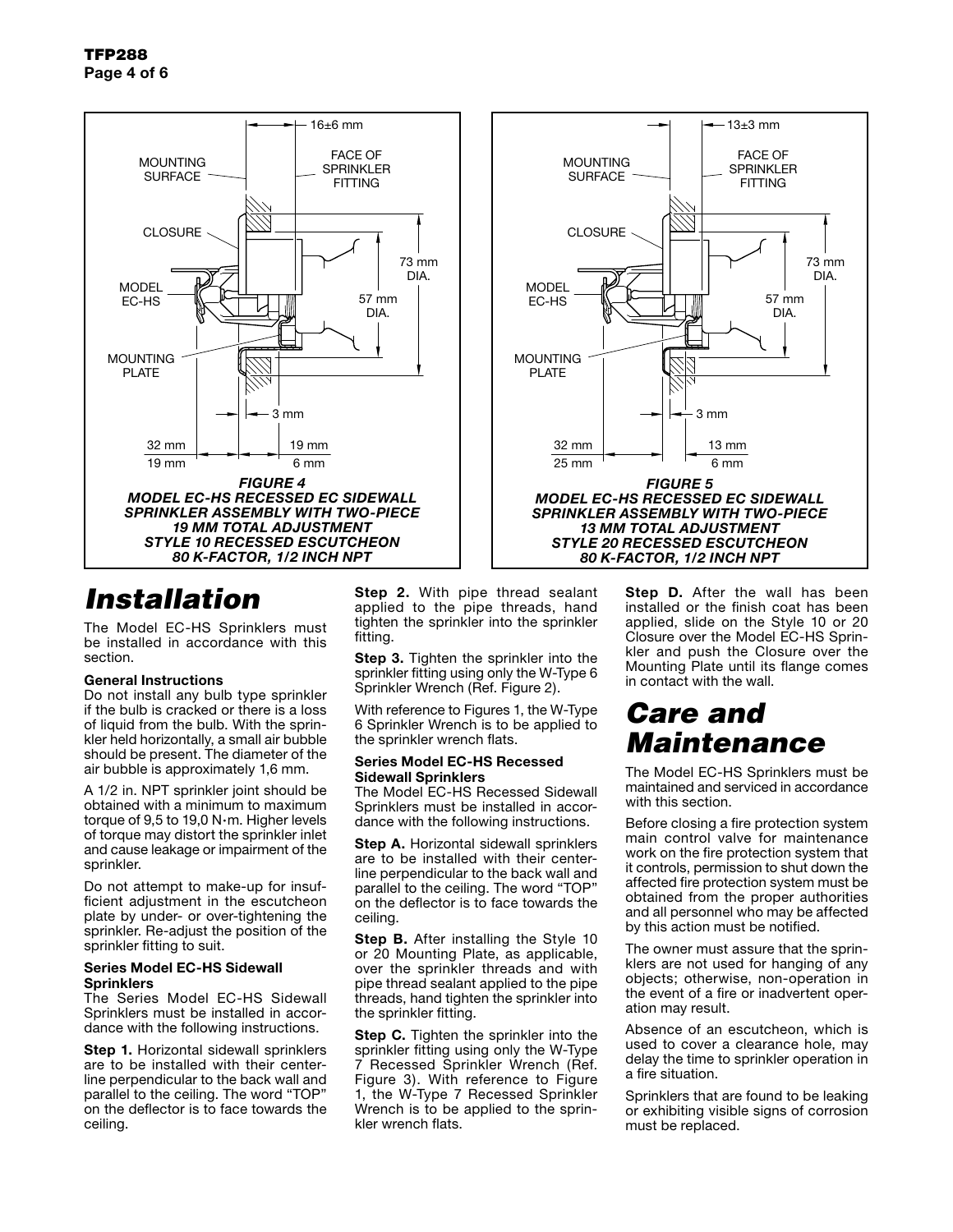

*PART NUMBER SELECTION*

Automatic sprinklers must never be painted, plated, coated or otherwise altered after leaving the factory. Modified sprinklers must be replaced. Sprinklers that have been exposed to corrosive products of combustion, but have not operated, should be replaced if they cannot be completely cleaned by wiping the sprinkler with a cloth or by brushing it with a soft bristle brush.

Care must be exercised to avoid damage to the sprinklers - before, during, and after installation. Sprinklers damaged by dropping, striking, wrench twist/slippage, or the like, must be replaced. Also, replace any sprinkler that has a cracked bulb or that has lost liquid from its bulb. (Ref. Installation Section).

The owner is responsible for the inspection, testing, and maintenance of their fire protection system and devices in compliance with this document, as well as with the applicable standards of the authorities having jurisdiction. The installing contractor or sprinkler manufacturer should be contacted relative to any questions.

It is recommended that automatic sprinkler systems be inspected, tested, and maintained by a qualified Inspection Service in accordance with local requirements and/or national codes.

## *Limited Warranty*

For warranty terms and conditions, visit www.tyco-fire.com.

# *Ordering Procedure*

Contact your local distributor for availability. When placing an order, indicate the full product name and Part Number (P/N).

#### Sprinkler Assemblies with NPT Thread Connections

Specify: Model EC-HS Extended Coverage Horizontal Sidewall Sprinkler (TY3330), K=80, (specify) temperature rating, (specify) finish, P/N (specify from Table B)

### Recessed Escutcheon

Specify: Style (10 or 20) Recessed Escutcheon with (specify) finish, P/N (specify\*)

\* Refer to Technical Data Sheet TFP770.

### Sprinkler Wrench

Specify: W-Type 6 Sprinkler Wrench, P/N 56-000-6-387

Specify: W-Type 7 Recessed Sprinkler Wrench, P/N 56-850-4-001